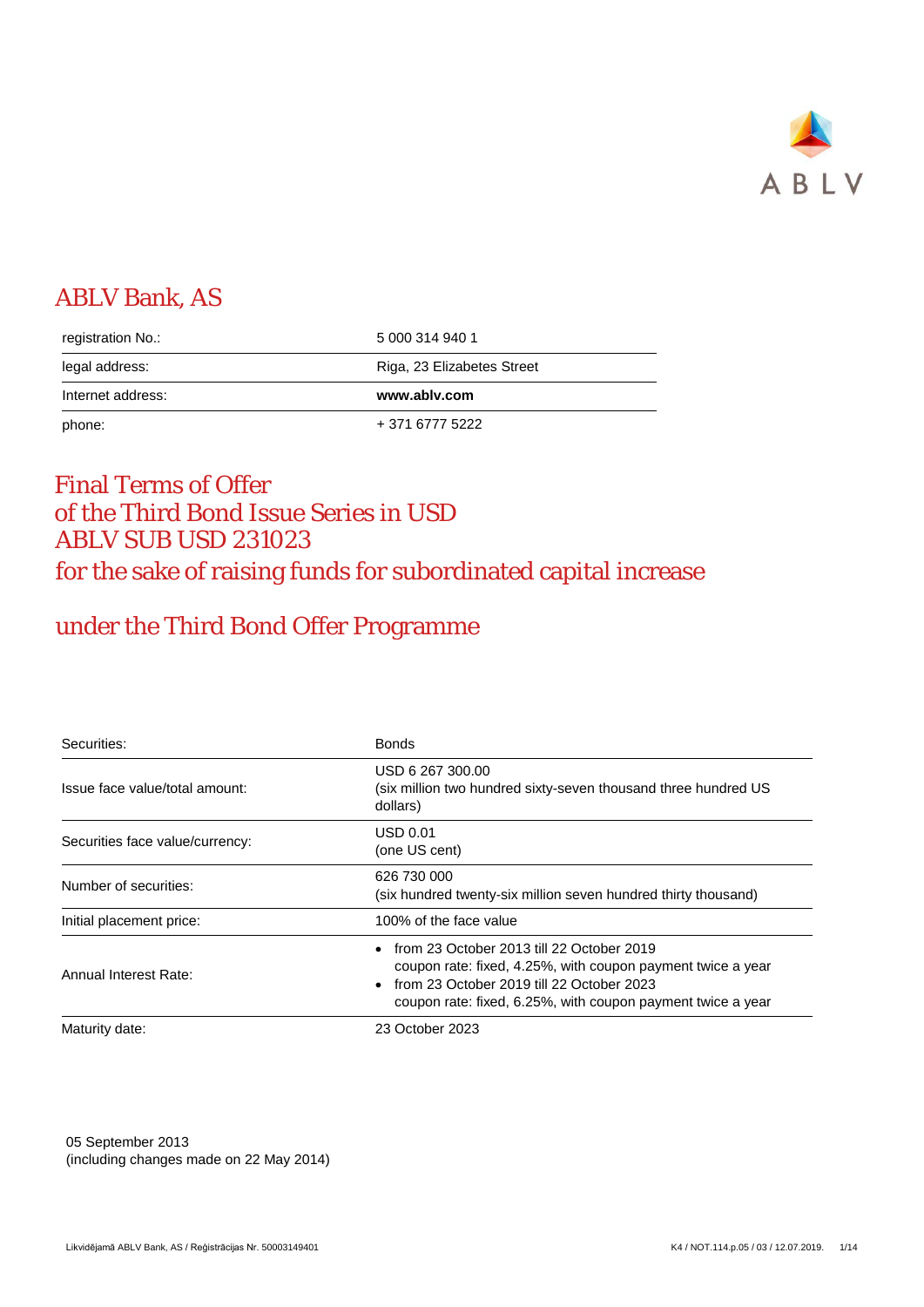## TABLE OF CONTENTS

| 2. |  |
|----|--|
| 3. |  |
| 4. |  |
| 5. |  |
| 6. |  |
| 7. |  |
| 8. |  |
| 9. |  |
|    |  |

Appendixes include the Bond issue summary and the sample order form to be submitted by the Investor to conclude the financial instruments transaction.

Appendix 1: Bond issue summary.

Appendix 2: 'Financial Instruments Transaction Order' form.

The Final Terms are prepared in accordance with the requirements of paragraph 4 of article 5 of the Directive 2003/71/EC of the European Parliament and of the Council.

The Final Terms shall be read together with ABLV Bank, AS, Base Prospectus of the Third Bond Offer Programme and the Amendments. The Base Prospectus and the Amendments are published at the Issuer's home page **www.ablv.com**. Full information on the Issuer and the Bond issue can be only obtained reading the Base Prospectus and the Amendments together with the Final Terms. The Bond issue summary is appended to these Final Terms.

## **Notice**

Before making a decision on investing in the Bonds, any Investor shall independently and, if necessary, engaging an advisor, generally assess the information provided in the Base Prospectus and these Final Terms.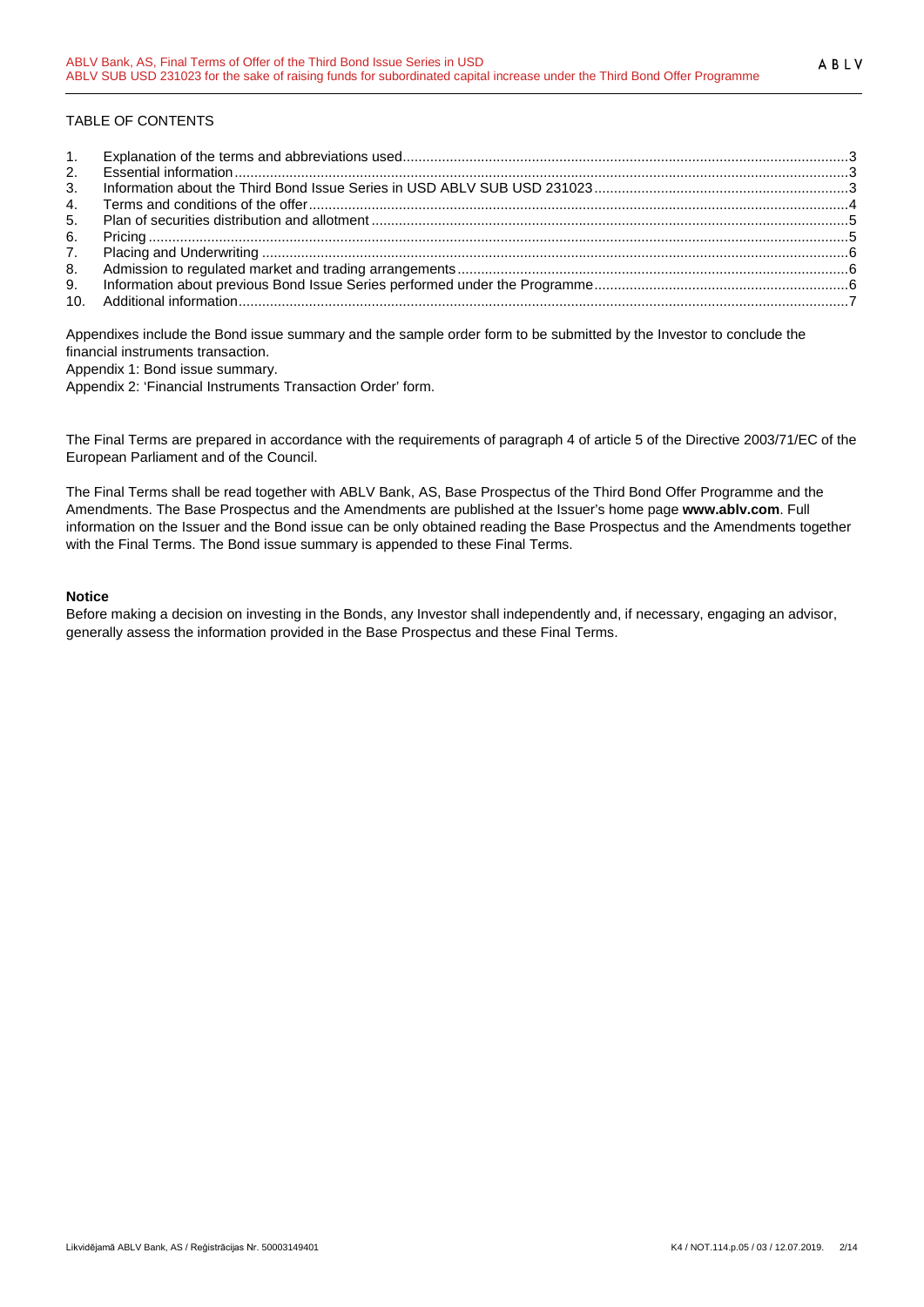### <span id="page-2-0"></span>**1. Explanation of the terms and abbreviations used**

**Third Bond Issue Series in USD** or **ABLV SUB USD 231023** – the Bonds that are issued pursuant to ABLV Bank, AS, Base Prospectus of the Third Bond Offer Programme and these Final Terms of Offer.

**Note:** the other terms and abbreviations used correspond to those included in the Base Prospectus.

## <span id="page-2-1"></span>**2. Essential information**

- 2.1. Interest of natural and legal persons involved in the issue/offer N/A
- 2.2. Reasons for the offer

Objective of the Third Bond Issue Series in USD shall be raising of funds that the Issuer will use for financing its operating activities, including without limitation:

- raising of funds for subordinated capital increase<sup>1</sup>;
- provision of the opportunity to participate in the Issuer's subordinated capital for investors of the previous issues of subordinated bonds, which the Issuer may redeem in 20131.

<sup>1</sup> The Issuer informs the Investor that in case of the Issuer's insolvency the Investor's claims to the Issuer arising out of the Bonds will be satisfied after claims of all other creditors, but before satisfying claims of the shareholders.

### <span id="page-2-2"></span>**3. Information about the Third Bond Issue Series in USD ABLV SUB USD 231023 (under the Third Bond Offer Programme)**

| Issuer:                                                 | ABLV Bank, AS                                                                                                                                 |
|---------------------------------------------------------|-----------------------------------------------------------------------------------------------------------------------------------------------|
| Securities:                                             | <b>Bonds</b>                                                                                                                                  |
| ISIN:                                                   | LV0000801223                                                                                                                                  |
| Type of securities:                                     | In bearer form                                                                                                                                |
| Class of securities:                                    | Without restraint on alienation                                                                                                               |
| Collateral:                                             | Not secured with pledge                                                                                                                       |
| Depository:                                             | Joint stock company Latvian Central Depository                                                                                                |
|                                                         | Stock Exchange NASDAQ OMX Riga                                                                                                                |
| Regulated market:                                       | Baltic list of debt securities                                                                                                                |
| Currency of the Bond issue:                             | USD (US dollars)                                                                                                                              |
| Face value/total amount of the Bond issue:              | USD 6 267 300.001                                                                                                                             |
|                                                         | (six million two hundred sixty-seven thousand three hundred US dollars)                                                                       |
| Bond Face Value:                                        | <b>USD 0.01</b>                                                                                                                               |
|                                                         | (one US cent)                                                                                                                                 |
| Number of the Bonds:                                    | 626 730 0001                                                                                                                                  |
|                                                         | (six hundred twenty-six million seven hundred thirty thousand)                                                                                |
|                                                         | • from 23 October 2013 till 22 October 2019                                                                                                   |
| <b>Annual Interest Rate:</b>                            | coupon rate: fixed, 4.25%, with coupon payment twice a year                                                                                   |
|                                                         | from 23 October 2019 till 22 October 2023                                                                                                     |
|                                                         | coupon rate: fixed, 6.25%, with coupon payment twice a year                                                                                   |
| Date of the Interest Income calculation:                | 5 working days before the Interest Income payment date                                                                                        |
| Frequency and dates of the Interest Income<br>payments: | Twice a year: on 23 October and 23 April, starting from 23 April 2014,<br>ending on 23 October 2023                                           |
| Maturity date of the Bonds:                             | 23 October 2023                                                                                                                               |
|                                                         | • The Issuer shall be entitled to prematurely redeem the part of the                                                                          |
| Premature redemption                                    | Bond issue the initial placement of which was not performed.                                                                                  |
| (call option):                                          | The Issuer shall be entitled to redeem all Bonds starting from                                                                                |
| Early repayment claim                                   | 23 October 2018 <sup>2</sup> .<br>The Investor shall not be entitled to claim the Face Value and accrued                                      |
| (put option):                                           | interest to be repaid by the Issuer before maturity.                                                                                          |
| Arrangements for the amortisation of the loan           | N/A                                                                                                                                           |
| Information on yield                                    | Fixed interest rate is set for the Bonds. The Bond yield does not depend<br>on the changes in the base interest rate in the interbank market. |
| Yield calculation method                                | Pursuant to paragraph 6.9 of the Base Prospectus                                                                                              |
| Representation of the Investors                         | Pursuant to paragraph 6.14 of the Base Prospectus                                                                                             |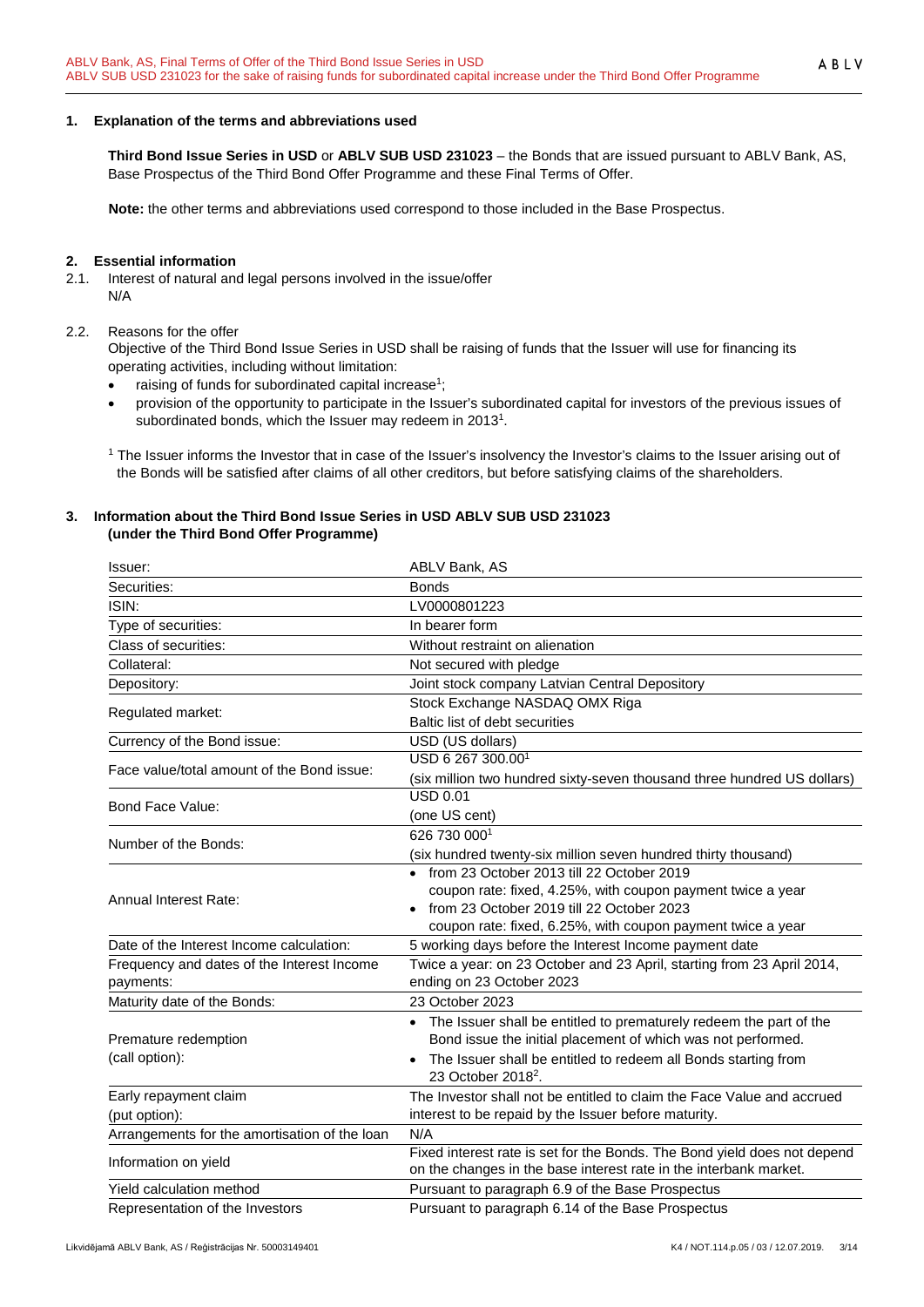ABLV

|                                          | The Bonds are issued and public offering is performed pursuant to the<br>following decisions of ABLV Bank:<br>• decision on the bond issue of the extraordinary meeting of<br>shareholders, dated 08 March 2013 (Minutes No. 2, paragraph 5.4);<br>decision of the Board on approving the Base Prospectus of the Third<br>Bond Offer Programme, dated 11 April 2013 (Minutes No. V-23,<br>paragraph 3); |
|------------------------------------------|---------------------------------------------------------------------------------------------------------------------------------------------------------------------------------------------------------------------------------------------------------------------------------------------------------------------------------------------------------------------------------------------------------|
| Decisions on the Bond issue              | decision of the Board on the Base Prospectus of the Third Bond Offer<br>$\bullet$<br>Programme including recommendations of the Financial and Capital<br>Market Commission, dated 30 April 2013 (Minutes No. V-29,<br>paragraph 1);                                                                                                                                                                     |
|                                          | decision of the Board on approval of ABLV Bank, AS, Final Terms of<br>$\bullet$<br>Offer of the Third Bond Issue Series in USD ABLV SUB USD 231023<br>for the sake of raising funds for subordinated capital increase under<br>the Third Bond Offer Programme, dated 05 September 2013 (Minutes<br>No. V-57, paragraph 2);                                                                              |
|                                          | decision of the Board on the annexes to ABLV Bank, AS, Base<br>$\bullet$<br>Prospectuses of the First, Second and Third Bond Offer programmes,<br>dated 22 May 2014 (Minutes No. V-31, paragraph 6);                                                                                                                                                                                                    |
|                                          | decision of the Board on the amendments to ABLV Bank, AS, Final<br>Terms of the subordinated bond issues (Minutes No. V-31,<br>paragraph 7).                                                                                                                                                                                                                                                            |
| Issue date:                              | 23 October 2013                                                                                                                                                                                                                                                                                                                                                                                         |
| Public offer start date:                 | Not later than on 06 September 2013, the information shall be published<br>at the Issuer's home page www.ablv.com                                                                                                                                                                                                                                                                                       |
|                                          | The public offer start date is 12 September 2013                                                                                                                                                                                                                                                                                                                                                        |
| Public offer end date:                   | 17 October 2013                                                                                                                                                                                                                                                                                                                                                                                         |
| Decision on concluding the transactions: | Pursuant to paragraph 8.4 of the Base Prospectus, the decision on<br>concluding the transactions will be made on 21 October 2013.                                                                                                                                                                                                                                                                       |
| Settlement date:                         | 23 October 2013                                                                                                                                                                                                                                                                                                                                                                                         |

<sup>1</sup> Before the end of the public offer period, but not later than 4 (four) working days prior to the public offer end date, the Issuer may increase the Issue Series size. If amendments to the Final Terms are made, those shall be published in the same way as the Final Terms.

2 Pursuant to Article 63 of REGULATION (EU) No 575/2013 OF THE EUROPEAN PARLIAMENT AND OF THE COUNCIL of 26 June 2013 on prudential requirements for credit institutions and investment firms and amending Regulation (EU) No 648/2012, the following requirements apply to the bonds intended for raising subordinated capital and recognized as Tier 2 instruments:

- original maturity of at least 5 (five) years;
- the claim on the principal amount of the bonds under the provisions governing the instruments is wholly subordinated to claims of all non-subordinated creditors;
- where the bonds include one or more call options, the options are exercisable at the sole discretion of the Issuer;
- such bonds may not be called, redeemed or repurchased by the Issuer before the minimum period of 5 (five) years elapses, except in case of the Issuer's insolvency or liquidation;
- the bonds intended for raising subordinated capital may be called, redeemed, or repurchased before maturity only given a prior permission of the FCMC and not before 5 (five) years after the date of issue;

as well as other requirements pursuant to Article 63 of REGULATION (EU) No 575/2013 OF THE EUROPEAN PARLIAMENT AND OF THE COUNCIL of 26 June 2013 on prudential requirements for credit institutions and investment firms and amending Regulation (EU) No 648/2012.

## <span id="page-3-0"></span>**4. Terms and conditions of the offer**

4.1. Initial placement process

The initial placement process is described in paragraph 8.4 of the Base Prospectus.

The total amount of the Third Bond Issue Series in USD is USD 6 267 300.00 (six million two hundred sixty-seven thousand three hundred US dollars).

The public offer start date is 12 September 2013.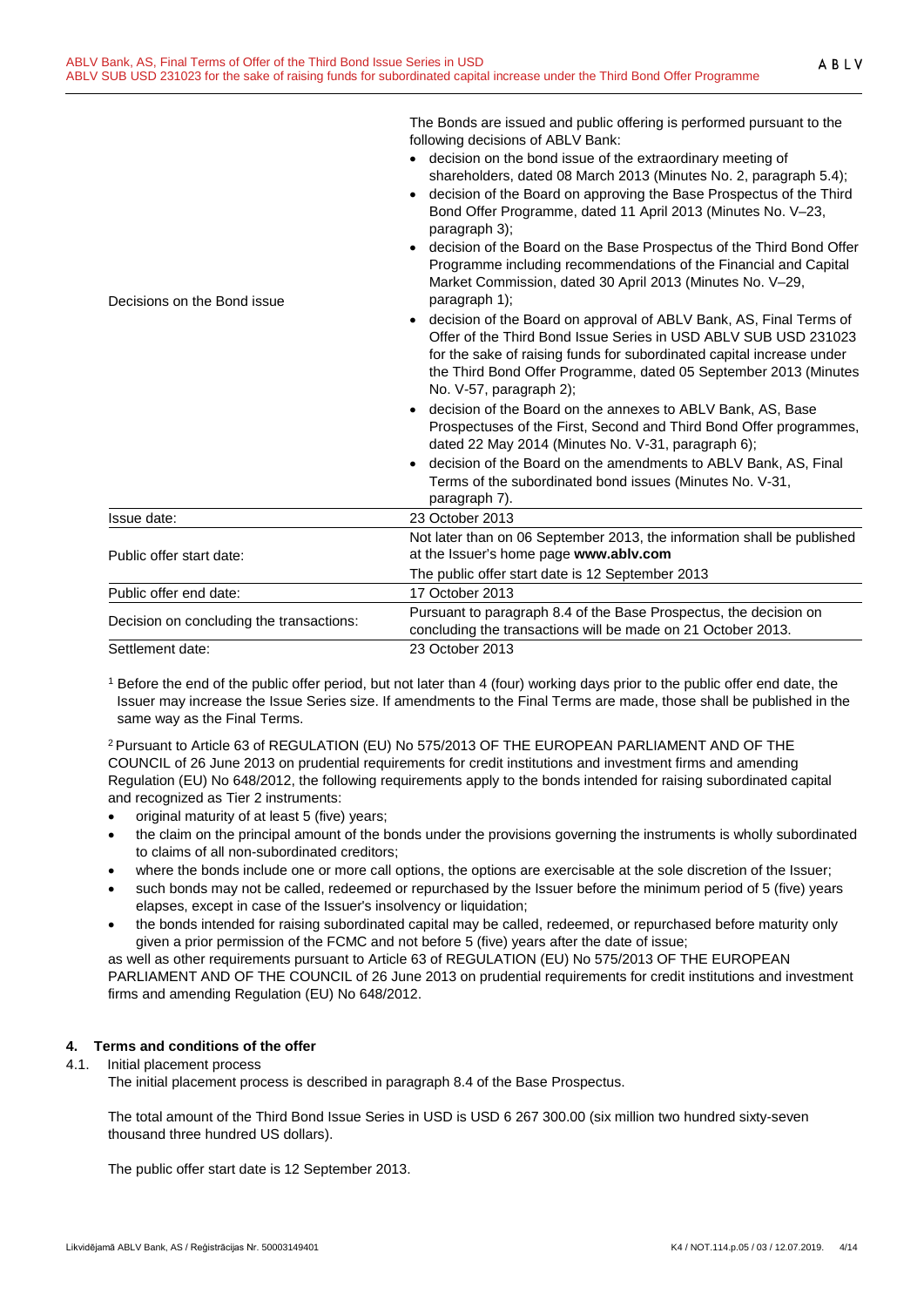A representative of the Investment Company or the Investor itself, provided it has a financial instruments account opened with ABLV Bank, shall submit an order to the Issuer, using the sample form 'Financial Instruments Transaction Order' appended hereto, on working days from 09:30 till 17:30. The order may also be submitted electronically, using a corresponding order form in ABLV Bank Internetbank.

The public offer end date shall be 17 October 2013. Orders shall be accepted by ABLV Bank till the end of the working day, i.e., 17:30, or electronically – till the end of the day, i.e., 24:00.

Information about the order submission can be obtained:

- by phone:  $+371\,6700\,2777$
- via e-mail: **ibas@ablv.com**

The orders submitted to the Issuer may not be altered or revoked.

- 4.2. A description of the possibility to reduce subscriptions and the manner for refunding excess amount paid by applicants N/A
- 4.3. Details of the minimum and/or maximum amount of application Pursuant to paragraph 8.4 of the Base Prospectus, maximum number of the Bonds that a single Investor may apply for is not set. The Investor may not apply for purchasing less than 1 (one) Bond.
- 4.4. Settlement process

Within this Bond Issue Series, settlement under initial placement transactions shall be performed as follows:

- not applying the DVP principle, if agreed so by the underwriter and the Investor, or
- applying the DVP principle, regulated by the respective LCD rules On DVP Settlement for OTC Transactions.

If the transaction parties agree on not applying the DVP principle, the moment of the Bonds' delivery and the moment of payment may be different. The Investor shall ensure funds in the respective account on the day agreed upon by the transaction parties, whereas the Bonds shall be credited to the Investor's account on the day agreed upon by the transaction parties.

DVP shall be executed on the T+2 day, where 'T' stands for the day of concluding the Bond purchase transaction, and '2' is the 2nd (second) working day after the day of concluding the Bond purchase transaction.

The day of concluding the transaction shall be the day of making the decision on concluding the transaction – for this Series it is set to be 21 October 2013.

The settlement date under the Third Bond Issue Series in USD shall be 23 October 2013.

4.5. Information about results

Pursuant to paragraph 8.6 of the Base Prospectus, information on the initial placement results will be published at the Issuer's home page **www.ablv.com** within 10 (ten) working days after the public offer end date.

4.6. The procedure for the exercise of any right of pre-emption, the negotiability of subscription rights and the treatment of subscription rights not exercised N/A

#### <span id="page-4-0"></span>**5. Plan of securities distribution and allotment**

- 5.1. Offering the Bonds simultaneously in the markets of two or more countries N/A
- 5.2. Notification to applicants of the Bond amount allotted The Bank shall send a confirmation of the concluded transaction to the Investor, following the procedure set forth in ABLV Capital Markets, IBAS, General Terms of Business. The General Terms of Business are available at the Issuer's home page **[www.ablv.com](http://www.ablv.com/)**.

#### <span id="page-4-1"></span>**6. Pricing**

6.1. Initial placement price of a Bond Initial placement price of a Bond is set to be **100%** of the Bond's face value. The Bond's face value is USD 0.01 (one US cent).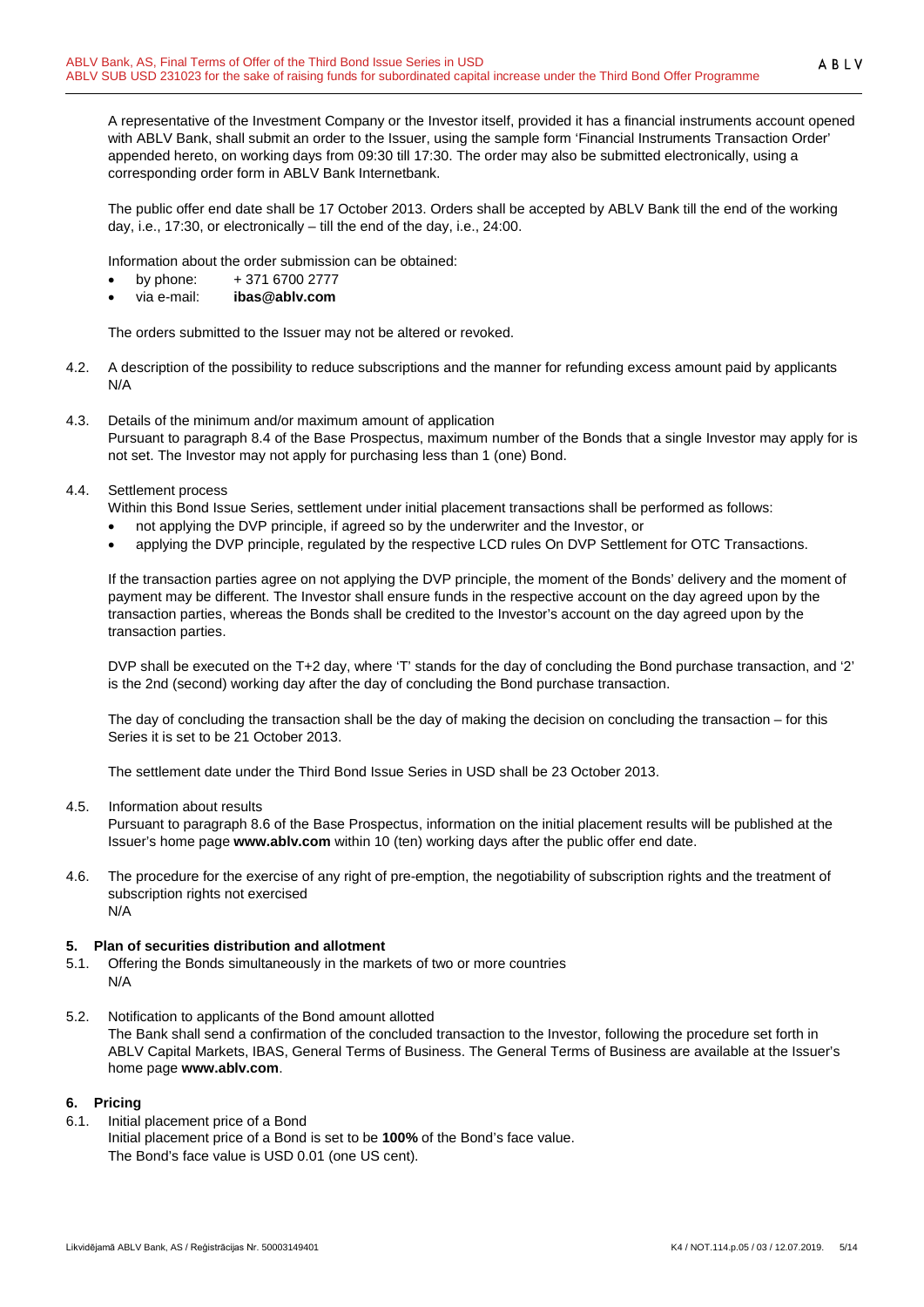#### 6.2. Pricing method

ABLV Bank Board will determine the Bonds' price depending on the situation in secondary market of similar securities then present and, in particular, based on evaluation of the demand in the securities market and yield of comparable market instruments. The price determined by ABLV Bank for the Bond Issue Series shall be the same for all Investors and shall remain constant throughout the whole initial placement period.

#### 6.3. Application of expenses and taxes

Purchasing the Bonds during the initial placement period, the Investor will have to transfer just set Bond sale price to the Issuer for each Bond unit being purchased.

Additional expenses under the transaction, which might include, without limitation, fees for account opening, for transaction conclusion and execution, may vary in different Investment Companies, and the Investor can find those out in the respective Investment Company engaged by the Investor in concluding the Bonds' purchase transaction as intermediary. ABLV Bank will not receive the said fees and payments charged by other Investment Companies and shall not be responsible for those additional expenses.

The Issuer shall be responsible for withholding and payment of taxes in compliance with the procedures and amount stated in the Republic of Latvia normative acts. The Issuer shall not be responsible for payment of taxes where the Republic of Latvia normative acts do not stipulate the Issuer's duty to assess and withhold the tax amount before making Interest Income payments.

#### <span id="page-5-0"></span>**7. Placing and Underwriting**

7.1. Offer coordinator N/A

## 7.2. Depository

Joint stock company Latvian Central Depository, legal address: 1 Vaļņu Street, Riga, Latvia.

- 7.3. Entities agreeing to underwrite the issue N/A
- 7.4. Time of reaching the underwriting agreement N/A

## <span id="page-5-1"></span>**8. Admission to regulated market and trading arrangements**

8.1. Term and conditions of admission to regulated market Pursuant to paragraph 9 of the Base Prospectus, application for admitting the Bonds to the regulated market will be prepared in accordance with the Stock Exchange requirements and submitted within 3 (three) months after the end of the initial placement at the latest.

#### 8.2. Regulated market

Stock Exchange NASDAQ OMX Riga list of debt securities.

8.3. Entities which have a firm commitment to act as intermediaries in secondary trading, providing liquidity through bid and offer rates and description of the main terms of their commitment N/A

#### <span id="page-5-2"></span>**9. Information about previous Bond Issue Series performed under the Programme**

Three issues performed under ABLV Bank, AS, First Offer Programme and nine issues under ABLV Bank, AS, Second Offer Programme have been included in the lists of debt securities of the Stock Exchange NASDAQ OMX Riga regulated markets.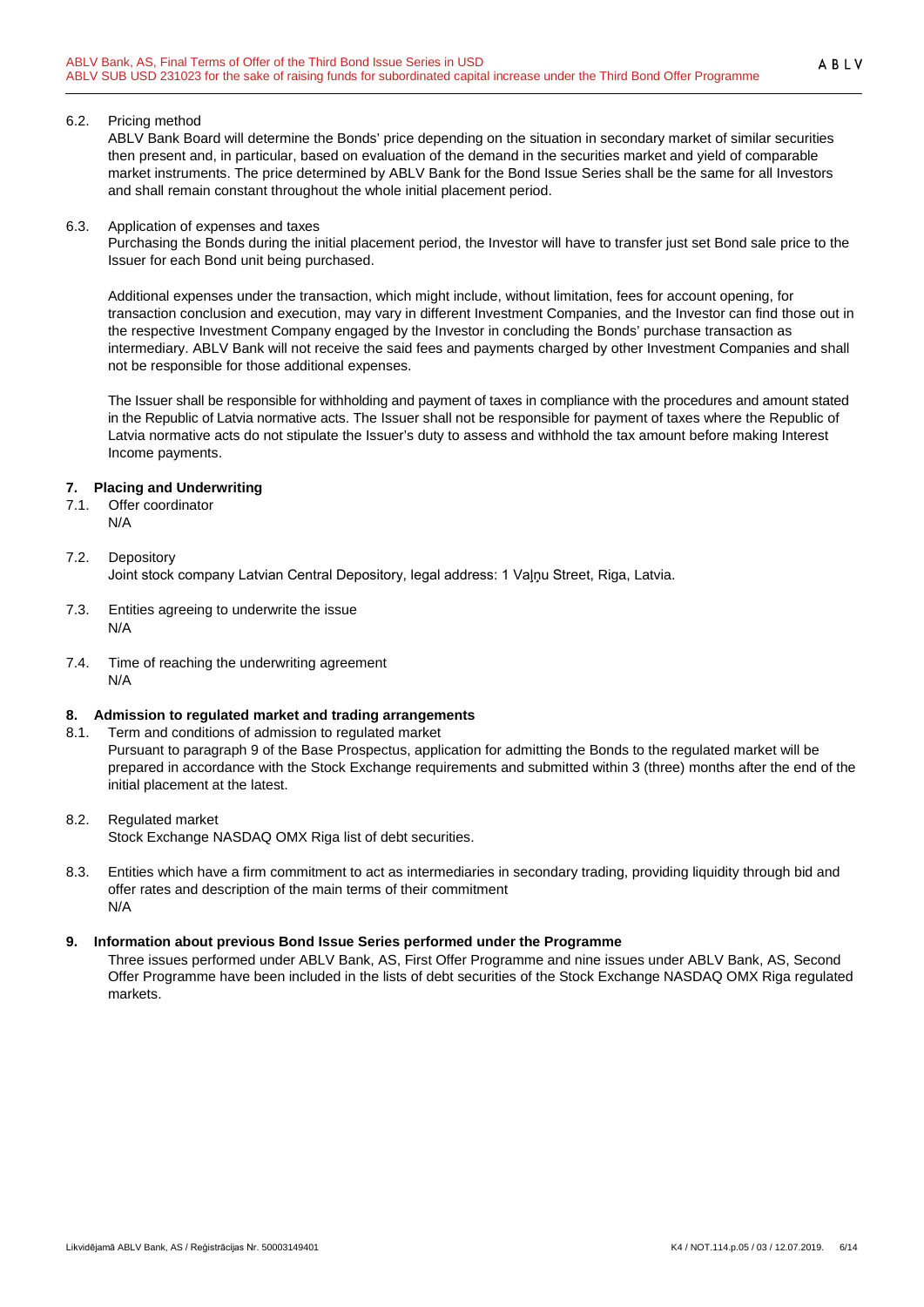Under ABLV Bank, AS, Third Offer Programme, there were four issues performed and included to securities lists of NASDAQ OMX Riga regulated markets this year:

|                         | Subordinated discount bonds in USD        | Subordinated discount bonds in EUR               |
|-------------------------|-------------------------------------------|--------------------------------------------------|
| <b>ISIN</b>             | LV0000801173                              | LV0000801181                                     |
| <b>Issue size</b>       | USD 1753 000.00                           | EUR 12 608 900.00                                |
| Issue name              | ABLV SUB USD 270623                       | ABLV SUB EUR 270623                              |
| Discount rate (p.a.)    | Fixed, 4.25% (during first 5 years)       | Fixed, 4.25% (during first 5 years)              |
| Coupon rate (p.a.)      | Fixed, 6.00% (starting from the 6th year, | Fixed, 6.00% (starting from the 6th year, unless |
|                         | unless the Bank exercises its premature   | the Bank exercises its premature redemption      |
|                         | redemption right)                         | right)                                           |
| <b>Current interest</b> |                                           |                                                  |
| income period           |                                           |                                                  |
| Issue date              | 27.06.2013                                | 27.06.2013                                       |
| Maturity date           | 27.06.2023                                | 27.06.2023                                       |
|                         | Straight coupon bonds in USD              | <b>Straight coupon bonds in EUR</b>              |
| <b>ISIN</b>             | LV0000801199                              | LV0000801207                                     |
| <b>Issue size</b>       | USD 50 000 000.00                         | EUR 20 000 000,00                                |
| Issue name              | ABLV FXD USD 210615                       | ABLV FXD EUR 210615                              |
| Discount rate (p.a.)    | ٠                                         |                                                  |
| Coupon rate (p.a.)      | Fixed, 1.725%                             | Fixed, 1.725%                                    |
| Current interest        | 21.06.2013 - 20.12.2013                   | 21.06.2013 - 20.12.2013                          |
| income period           |                                           |                                                  |
| Issue date              | 21.06.2013                                | 21.06.2013                                       |
| Maturity date           | 21.06.2015                                | 21.06.2015                                       |

Simultaneously with the Third Bond Issue Series in USD, the public offering of the Fourth Issue Series in USD ABLV FXD USD 161015 – straight 2-year bonds – is performed under the Third Bond Offer Programme. The Final Terms of this issue are available at ABLV Bank, AS, home page **[www.ablv.com](http://www.ablv.com/)**.

The Investors can find the information about issues performed under the First, Second and Third Offer Programmes and their Final Terms at ABLV Bank, AS, home page **[www.ablv.com](http://www.ablv.com/)**.

#### <span id="page-6-0"></span>**10. Additional information**

- 10.1. Advisors connected with the Bond issue N/A
- 10.2. Information about the Bond issue provided by third parties N/A
- 10.3. Credit ratings assigned to the Bonds N/A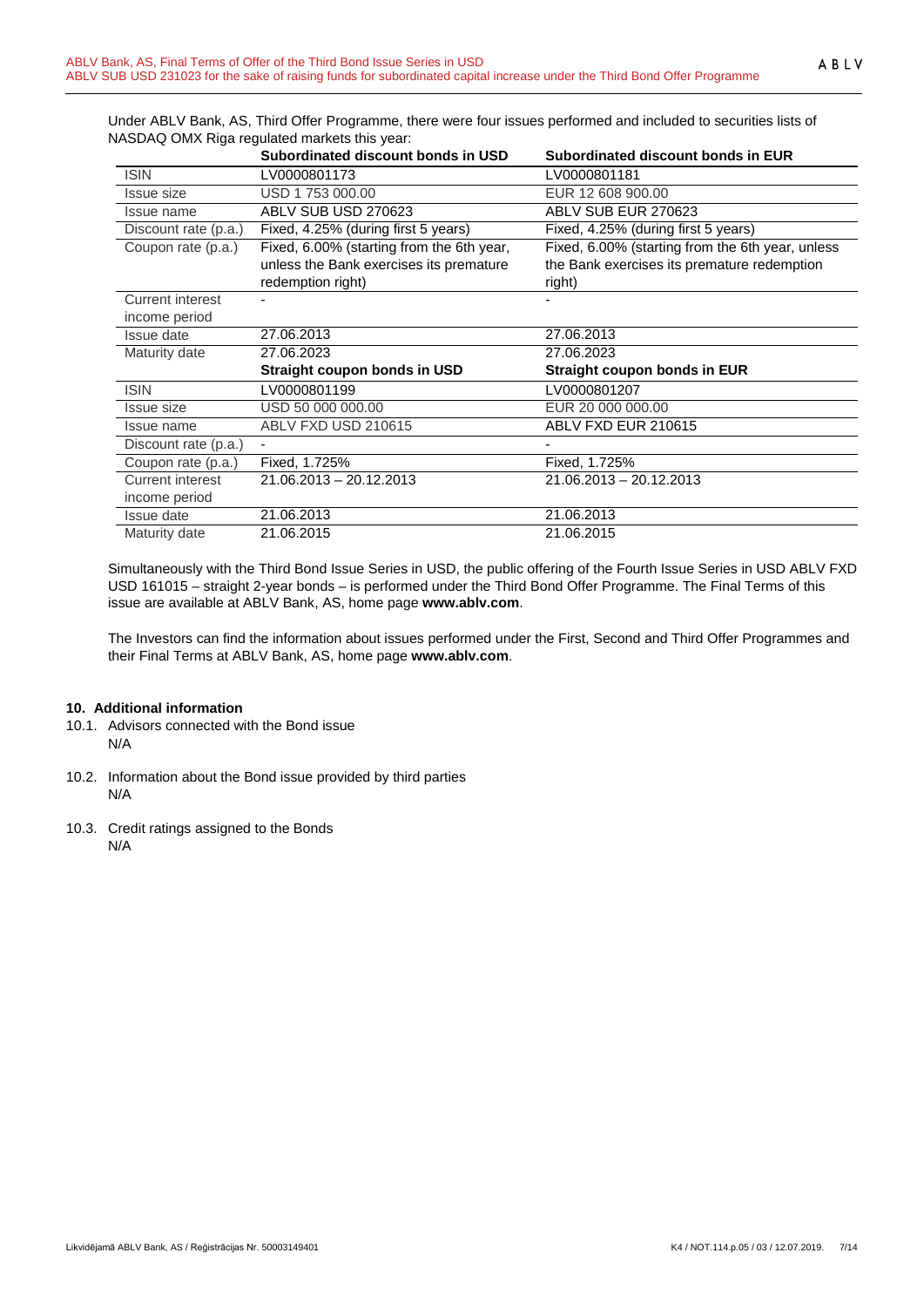The Final Terms were approved at ABLV Bank Board session on 05 September 2013. The changes of the Final Terms were approved at ABLV Bank Board session on 22 May 2014.

| Name, surname         | <b>Position held</b>                                                   | <b>Signature</b> |  |
|-----------------------|------------------------------------------------------------------------|------------------|--|
| <b>Ernests Bernis</b> | Chairman of the Board,<br>Chief Executive Officer (CEO)                |                  |  |
| Vadims Reinfelds      | Deputy Chairman of the Board,<br>Deputy Chief Executive Officer (dCEO) |                  |  |
| Māris Kannenieks      | Member of the Board,<br>Chief Financial Officer (CFO)                  |                  |  |
| Edgars Pavlovičs      | Member of the Board,<br>Chief Risk Officer (CRO)                       |                  |  |
| Aleksandrs Pāže       | Member of the Board,<br>Chief Compliance Officer (CCO)                 |                  |  |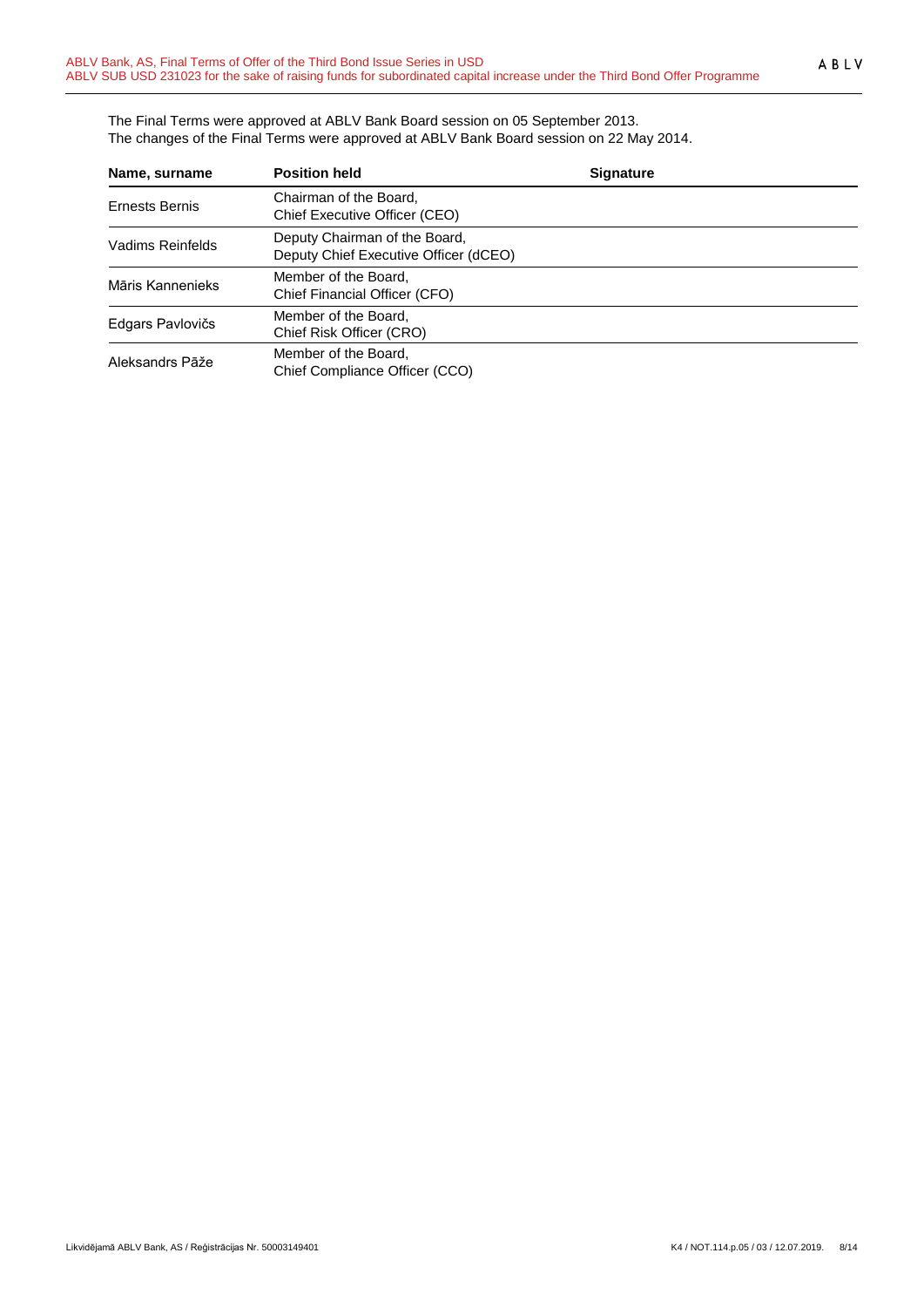#### Summary of the Bond issue

Appendix 1

Section A. Introduction and warnings

The summary shall be deemed the introduction of the Base Prospectus.

Any decision on investing in the Bonds shall be based on the Investor's judgement on the whole Base Prospectus and the respective Final Terms of the Bond issue.

A.1 Should any claim be lodged to a court regarding the information provided in the Base Prospectus, if necessary, the Investor lodging the claim to a court in accordance with normative acts of the respective member state shall cover the costs of translating the Base Prospectus before the proceedings are initiated.

The persons responsible for the information provided in the Base Prospectus, including persons that translated the same and applied for distribution of the same, may be held civilly liable only where the summary is misleading, incorrect, or inconsistent with other sections of the Base Prospectus.

#### Section B. Issuer

| B.1  | Legal and commercial<br>name of the Issuer                                                                                                 | ABLV Bank, AS.                                                                                                                                                                                                                                                                                                                                                     |
|------|--------------------------------------------------------------------------------------------------------------------------------------------|--------------------------------------------------------------------------------------------------------------------------------------------------------------------------------------------------------------------------------------------------------------------------------------------------------------------------------------------------------------------|
| B.2  | The domicile and legal<br>form of the Issuer, the<br>legislation under which<br>the Issuer operates and<br>its country of<br>incorporation | ABLV Bank is a joint stock company registered in the Republic of Latvia, which carries out its<br>operations in accordance with the Republic of Latvia legal acts, the European Union normative<br>acts, and the issued licence that allows rendering all financial services stated in the Credit<br>Institution Law.                                              |
| B.3  | Description of, and key<br>factors relating to, the<br>nature of the Issuer's<br>current operations and<br>its principal activities        | Major lines of ABLV Bank business are investment services, settlement products, management<br>of financial resources, financial advisory, and property management. The Issuer's place of<br>rendering the services is the Republic of Latvia.                                                                                                                      |
| B.4a | Description of the most<br>significant recent trends<br>affecting the Issuer and<br>the industries in which it<br>operates                 | As at the day of producing the Final Terms, there is no information on any detected trends that<br>might have significant negative affect on operations of ABLV Bank or the banking sector in the<br>Republic of Latvia in 2013. In 2013, liquidity and capitalization level in the banking sector remain<br>high. ABLV Bank plans gradual natural growth in 2013. |
| B.4b | Description of any<br>known trends affecting<br>the Issuer and the<br>industries in which it<br>operates                                   | As at the day of producing the Final Terms, there is no information on any detected trends,<br>events, claims, or obligations that might have significant negative affect on further operations of<br>ABLV Bank or the Republic of Latvia credit institution sector.                                                                                               |
|      |                                                                                                                                            | The information provided in the table below completely matches that presented in ABLV Bank<br>condensed consolidated report for H1 2013.                                                                                                                                                                                                                           |

|     |                                       | No. | Company                                                                           | Country<br>οf<br>ation | incorpor Registration<br>number | <b>Business profile</b>   | Share in the<br>entity's<br>capital (%) |
|-----|---------------------------------------|-----|-----------------------------------------------------------------------------------|------------------------|---------------------------------|---------------------------|-----------------------------------------|
|     |                                       |     | ABLV Bank, AS                                                                     | LV                     | 50003149401                     | <b>Financial services</b> | 100                                     |
|     |                                       | 2   | ABLV Asset Management, IPASLV                                                     |                        | 40003814724                     | <b>Financial services</b> | 100                                     |
|     |                                       | 3   | <b>ABLV Capital Markets, IBAS</b>                                                 | LV                     | 40003814705                     | <b>Financial services</b> | 90                                      |
|     |                                       | 4   | ABLV Consulting Services, AS LV                                                   |                        | 40003540368                     | Consulting services       | 100                                     |
| B.5 | Issuer's position within<br>the group | 5   | ABLV Corporate Services, SIA LV                                                   |                        | 40103283479                     | Consulting services       | 100                                     |
|     |                                       | 6   | ABLV Corporate Services, LTD CY                                                   |                        | HE273600                        | Consulting services       | 100                                     |
|     |                                       |     | ABLV Bank Luxembourg, S.A. LU                                                     |                        | B 162048                        | <b>Financial services</b> | 100                                     |
|     |                                       | 8   | Pillar Holding Company, KS<br>(previously - ABLV Transform LV<br>Partnership, KS) |                        | 40103260921                     | Holding company           | 99.9997                                 |
|     |                                       | 9   | Pillar, SIA                                                                       | LV                     | 40103554468                     | Real estate transactions  | 100                                     |
|     |                                       | 10  | Pillar Management, SIA<br>(previously - Transform 1, SIA)                         | LV                     | 40103193211                     | Real estate transactions  | 100                                     |
|     |                                       | 11  | Pillar 2, SIA<br>(previously - Transform 2, SIA)                                  | LV                     | 40103193033                     | Real estate transactions  | 100                                     |

Likvidējamā ABLV Bank, AS / Reģistrācijas Nr. 50003149401 K4 / NOT.114.p.05 / 03 / 12.07.2019. 9/14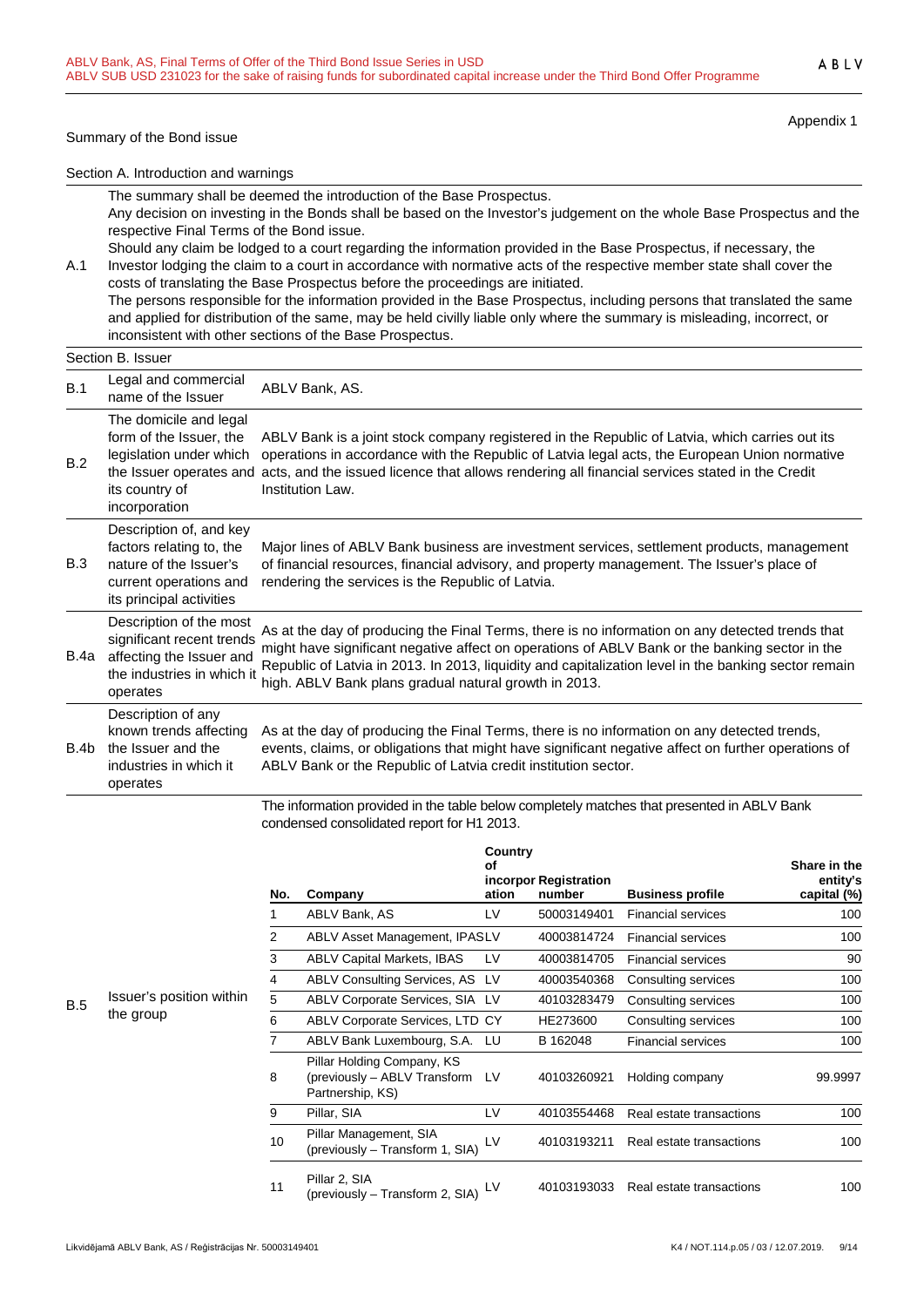|     |                                                                           | Country<br>of | incorpor Registration |                                  | Share in the<br>entity's |
|-----|---------------------------------------------------------------------------|---------------|-----------------------|----------------------------------|--------------------------|
| No. | Company                                                                   | ation         | number                | <b>Business profile</b>          | capital (%)              |
| 12  | Pillar 3, SIA<br>(previously - Transform 3, SIA)                          | LV            | 40103193067           | Real estate transactions         | 100                      |
| 13  | Pillar 4, SIA<br>(previously - Transform 4, SIA)                          | LV            | 40103210494           | Real estate transactions         | 100                      |
| 14  | Pillar 6, SIA<br>(previously - Transform 6, SIA)                          | LV            | 40103237323           | Real estate transactions         | 100                      |
| 15  | Pillar 7, SIA<br>(previously - Transform 7, SIA)                          | LV            | 40103237304           | Real estate transactions         | 100                      |
| 16  | Pine Breeze, SIA<br>(previously - Transform 8, SIA)                       | LV            | 40103240484           | Real estate transactions         | 100                      |
| 17  | Pillar 9, SIA<br>(previously - Transform 9, SIA)                          | LV            | 40103241210           | Real estate transactions         | 100                      |
| 18  | Pillar 10, SIA<br>(previously - Transform 10,<br>SIA)                     | LV            | 50103247681           | Real estate transactions         | 100                      |
| 19  | Pillar 11, SIA<br>(previously - Transform 11,<br>SIA)                     | LV            | 40103258310           | Real estate transactions         | 100                      |
| 20  | Pillar 12, SIA<br>(previously - Transform 12,<br>SIA)                     | LV            | 40103290273           | Real estate transactions         | 100                      |
| 21  | Pillar 13, SIA<br>(previously - Transform 13,<br>SIA)                     | LV            | 40103300849           | Real estate transactions         | 100                      |
| 22  | Lielezeres Apartment House,<br>SIA<br>(previously - Transform 14,<br>SIA) | LV            | 50103313991           | Real estate transactions         | 100                      |
| 23  | Pillar 18, SIA<br>(previously - Transform 18,<br>SIA)                     | LV            | 40103492079           | Real estate transactions         | 100                      |
| 24  | Elizabetes Park House, SIA                                                | LV            | 50003831571           | Real estate transactions         | 91.6                     |
| 25  | New Hanza City, SIA                                                       | LV            | 40103222826           | Real estate transactions         | 100                      |
| 26  | <b>ABLV Private Equity</b><br>Management, SIA                             | LV            | 40103286757           | Investment project<br>management | 100                      |
| 27  | ABLV Private Equity Fund 2010, LV<br>ΚS                                   |               | 40103307758           | Investment activities            | 100                      |
| 28  | Vainode Agro Holding, SIA                                                 | LV            | 40103503851           | Agriculture                      | 70                       |
| 29  | Vainodes Agro, SIA                                                        | LV            | 40103484940           | Agriculture                      | 70                       |
| 30  | Vainodes Bekons, SIA                                                      | LV            | 42103019339           | Agriculture                      | 70                       |
| 31  | Gas Stream, SIA                                                           | LV            | 42103047436           | Electricity generation           | 70                       |
| 32  | Bio Future, SIA                                                           | LV            | 42103047421           | Electricity generation           | 70                       |
| 33  | Orto klīnika, SIA                                                         | LV            | 40103175305           | Medical services                 | 60                       |
| 34  | Orto māja, SIA                                                            | LV            | 40103446845           | Medical services                 | 60                       |

|            |                       | Interest in ABLV Bank, in percentage terms of the voting shares, as at 30 June 2013 |        |
|------------|-----------------------|-------------------------------------------------------------------------------------|--------|
|            |                       | Ernests Bernis (direct and indirect interest) and Nika Berne                        | 43.00% |
|            |                       | Olegs Fils (indirect interest)                                                      | 43.00% |
| <b>B.6</b> | Issuer's shareholders | 14 legal entities and 101 individuals                                               | 14.00% |
|            |                       | Shareholders of ABLV Bank voting shares have no different voting rights             |        |

Shareholders of ABLV Bank voting shares have no different voting rights. ABLV Bank is controlled by its shareholders pursuant to the procedures set forth in the Commercial Law.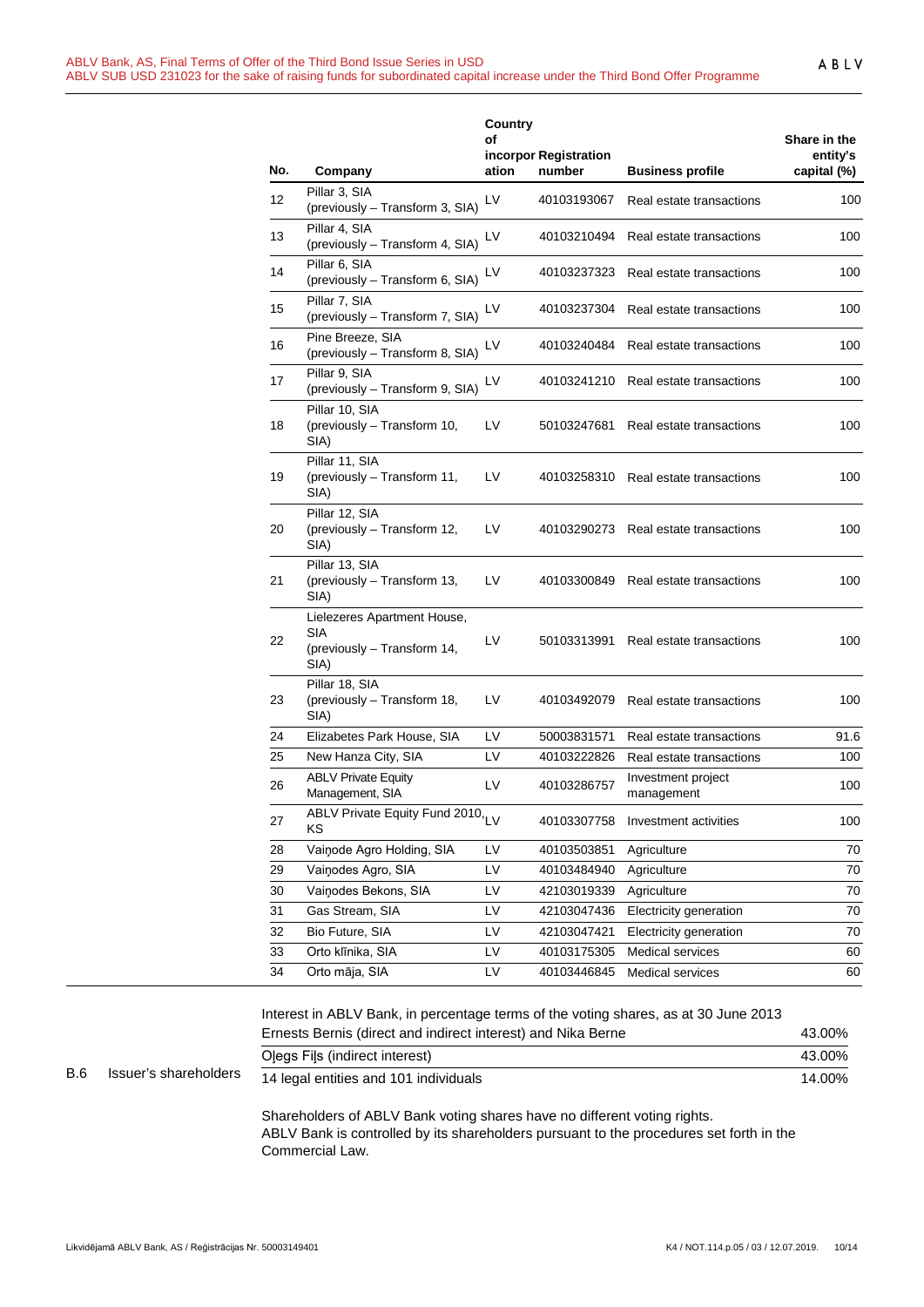|                                                       | 31.12.2012 | 30.06.2013      |
|-------------------------------------------------------|------------|-----------------|
| <b>Assets</b>                                         | EUR '000   | <b>EUR '000</b> |
| Cash and deposits with the Bank of Latvia             | 307 446    | 355 004         |
| Balances due from credit institutions                 | 553 020    | 633 639         |
| Derivatives                                           | 115        | 760             |
| Financial assets at fair value through profit or loss | 4742       | 15 4 20         |
| Shares and other non-fixed income securities          | 4742       | 15 4 20         |
| Available-for-sale financial assets                   | 779 388    | 663 773         |
| Debt securities and other fixed income securities     | 776 191    | 660 530         |
| Shares and other non-fixed income securities          | 3 1 9 7    | 3 2 4 3         |
| Loans                                                 | 716 574    | 716 918         |
| Held-to-maturity investments                          | 500 612    | 622 294         |
| Debt securities and other fixed income securities     | 500 612    | 622 294         |
| Investments in subsidiaries and associates            | 127 457    | 127 492         |
| Investment properties                                 | 24 620     | 24 614          |
| Tangible fixed assets                                 | 6981       | 8665            |
| Intangible fixed assets                               | 4815       | 4 9 6 2         |
| Current corporate income tax receivables              |            |                 |
| Deferred corporate income tax                         | 105        |                 |
| Other assets                                          | 17 954     | 3782            |
| <b>Total assets</b>                                   | 3 043 829  | 3 177 323       |

## Statements of financial position as at 31 December 2012 and 30 June 2013

| B.7 |  | Financial information |  |
|-----|--|-----------------------|--|
|-----|--|-----------------------|--|

|                                                                       | 31.12.2012      | 30.06.2013.     |
|-----------------------------------------------------------------------|-----------------|-----------------|
| <b>Liabilities</b>                                                    | <b>EUR '000</b> | <b>EUR '000</b> |
| Derivatives                                                           | 6515            | 1 2 7 2         |
| Demand deposits from credit institutions                              | 3 4 2 3         | 10 703          |
| Term deposits from credit institutions                                | 11 959          | 1756            |
| Deposits                                                              | 2 659 191       | 2 653 394       |
| Current corporate income tax liabilities                              | 1 504           | 1847            |
| Other liabilities                                                     | 12816           | 13 199          |
| Deferred corporate income tax                                         |                 | 329             |
| Provisions                                                            | 481             | 470             |
| <b>Issued securities</b>                                              | 177 601         | 309 513         |
| Subordinated deposits                                                 | 18 372          | 20792           |
| <b>Total liabilities</b>                                              | 2891862         | 3 013 275       |
| Shareholders' equity                                                  |                 |                 |
| Paid-in share capital                                                 | 28 088          | 30 003          |
| Share premium                                                         | 26 481          | 41 485          |
| Reserve capital and other reserves                                    | 2 1 3 4         | 2 1 3 4         |
| Fair value revaluation reserve of available-for-sale financial assets | 2639            | 107             |
| Retained earnings brought forward                                     | 69 213          | 68 757          |
| Retained earnings for the period                                      | 23 4 12         | 21 5 6 2        |
| Attributable to the equity holders of the Bank                        | 151 967         | 164 048         |
| Non-controlling interests                                             |                 |                 |
| Total shareholders' equity                                            | 151 967         | 164 048         |
| Total liabilities and shareholders' equity                            | 3 043 829       | 3 177 323       |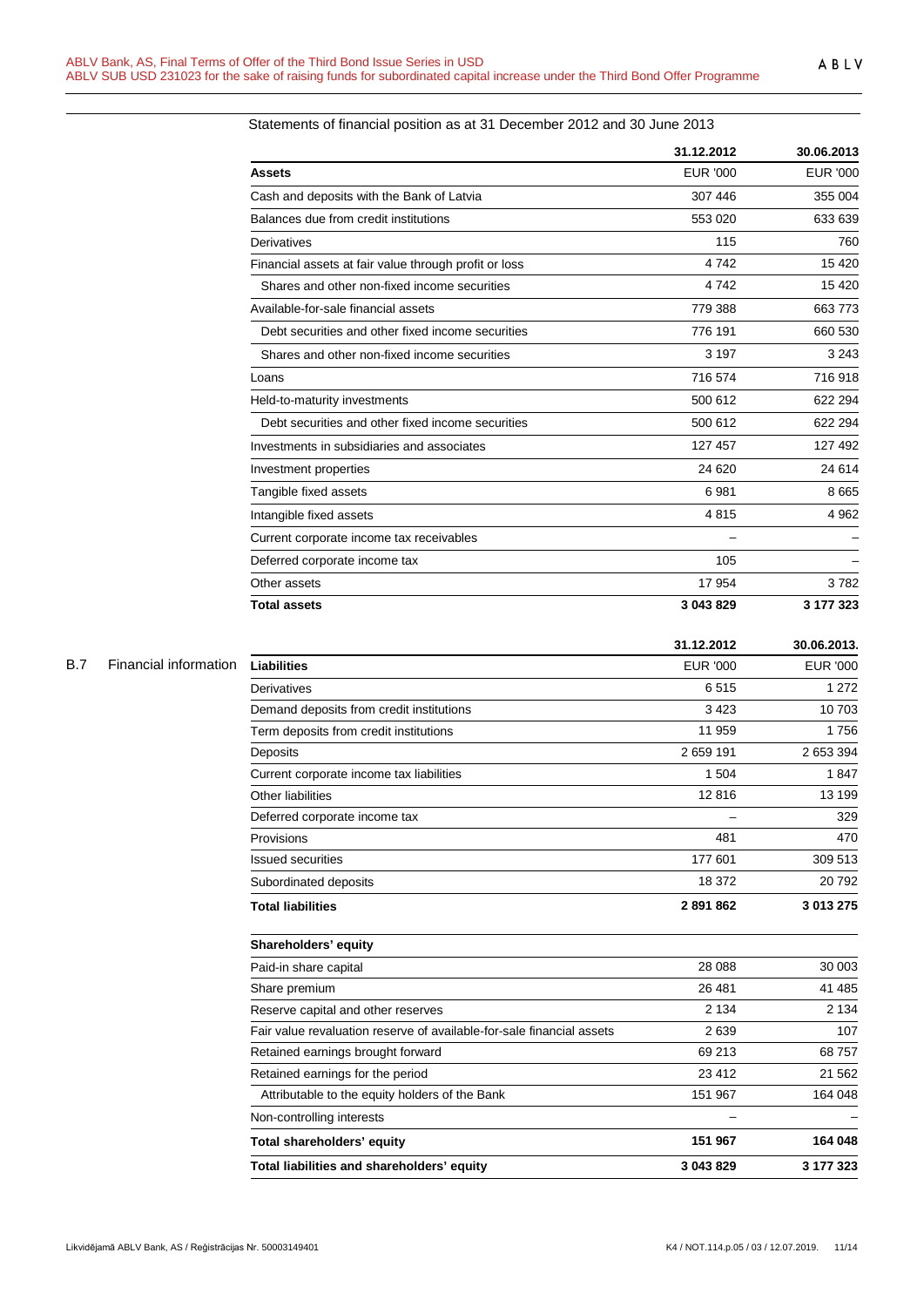|             |                                                                                                                                   |                                                                                                                                                                                                                                                                                                                                                                                                                                                                                                                                                                                                                                                                                                                                                                                                                                                                                                                                                                                                                                                  | 31.12.2012      | 30.06.2013. |
|-------------|-----------------------------------------------------------------------------------------------------------------------------------|--------------------------------------------------------------------------------------------------------------------------------------------------------------------------------------------------------------------------------------------------------------------------------------------------------------------------------------------------------------------------------------------------------------------------------------------------------------------------------------------------------------------------------------------------------------------------------------------------------------------------------------------------------------------------------------------------------------------------------------------------------------------------------------------------------------------------------------------------------------------------------------------------------------------------------------------------------------------------------------------------------------------------------------------------|-----------------|-------------|
|             |                                                                                                                                   |                                                                                                                                                                                                                                                                                                                                                                                                                                                                                                                                                                                                                                                                                                                                                                                                                                                                                                                                                                                                                                                  | <b>EUR '000</b> | EUR '000    |
|             |                                                                                                                                   | Memorandum items                                                                                                                                                                                                                                                                                                                                                                                                                                                                                                                                                                                                                                                                                                                                                                                                                                                                                                                                                                                                                                 |                 |             |
|             |                                                                                                                                   | Funds under trust management                                                                                                                                                                                                                                                                                                                                                                                                                                                                                                                                                                                                                                                                                                                                                                                                                                                                                                                                                                                                                     | 141 815         | 140 746     |
|             |                                                                                                                                   | Contingent liabilities                                                                                                                                                                                                                                                                                                                                                                                                                                                                                                                                                                                                                                                                                                                                                                                                                                                                                                                                                                                                                           | 10 0 34         | 8 0 3 6     |
|             |                                                                                                                                   | <b>Financial commitments</b>                                                                                                                                                                                                                                                                                                                                                                                                                                                                                                                                                                                                                                                                                                                                                                                                                                                                                                                                                                                                                     | 43 0 79         | 61 965      |
| B.8         | Key pro forma<br>financial information                                                                                            | Planning growth, increase of profitability and overall income in 2013, ABLV Bank pays great<br>attention to assessing and reducing possible impact of negative factors, as well as to risk<br>management and compliance with regulatory requirements. At the same time, ABLV Bank and<br>affiliate companies rendering investment services are expected to grow faster than on average<br>within the sector, retaining leading positions in the field of export of financial services, as well as<br>the status of the largest private bank.<br>ABLV Bank will continue work on increasing the number of active customers and services used by<br>them, and will also implement several new investment products. Therefore, operating income of<br>ABLV Group is planned to rise by at least 19% in 2013. The amount of granted commercial loans<br>is planned to be significantly increased, mainly focusing on Latvian and Russian markets.<br>The above information addresses a hypothetical situation and, therefore, does not represent the |                 |             |
|             |                                                                                                                                   | Issuer's actual financial position or results.                                                                                                                                                                                                                                                                                                                                                                                                                                                                                                                                                                                                                                                                                                                                                                                                                                                                                                                                                                                                   |                 |             |
| <b>B.9</b>  | Profit forecast                                                                                                                   | ABLV Bank made no profit forecasts for the following periods of operations.                                                                                                                                                                                                                                                                                                                                                                                                                                                                                                                                                                                                                                                                                                                                                                                                                                                                                                                                                                      |                 |             |
| B.10        | Qualifications in the<br>audit report on the<br>financial information                                                             | ABLV Bank audited condensed consolidated financial report for H1 2013 contains no auditors'<br>qualifications or disclaimers.                                                                                                                                                                                                                                                                                                                                                                                                                                                                                                                                                                                                                                                                                                                                                                                                                                                                                                                    |                 |             |
| B.11        | Issuer's equity                                                                                                                   | ABLV Bank meets equity requirements set forth in the legal acts.<br>As at 30 June 2013, ABLV Bank equity equals LVL 144.74 million (EUR 205.95 million).                                                                                                                                                                                                                                                                                                                                                                                                                                                                                                                                                                                                                                                                                                                                                                                                                                                                                         |                 |             |
| <b>B.12</b> | Forecasts regarding<br>the Issuer                                                                                                 | ABLV Bank forecasts contain no adverse changes since the date of its last published audited<br>financial statements.                                                                                                                                                                                                                                                                                                                                                                                                                                                                                                                                                                                                                                                                                                                                                                                                                                                                                                                             |                 |             |
|             |                                                                                                                                   | There are no significant changes in the financial or trading position of ABLV Bank detected<br>subsequent to the period covered by the historical financial information.                                                                                                                                                                                                                                                                                                                                                                                                                                                                                                                                                                                                                                                                                                                                                                                                                                                                         |                 |             |
| <b>B.13</b> | Events particular to<br>the Issuer which are to<br>a material extent<br>relevant to the<br>evaluation of the<br>Issuer's solvency | Recently there were no events particular to ABLV Bank which are to a material extent relevant to<br>the evaluation of the Issuer's solvency.                                                                                                                                                                                                                                                                                                                                                                                                                                                                                                                                                                                                                                                                                                                                                                                                                                                                                                     |                 |             |
| <b>B.14</b> | the group                                                                                                                         | Issuer's position within ABLV Bank is not dependent upon other entities within the ABLV Bank group.                                                                                                                                                                                                                                                                                                                                                                                                                                                                                                                                                                                                                                                                                                                                                                                                                                                                                                                                              |                 |             |
| <b>B.15</b> | Issuer's principal<br>activities                                                                                                  | ABLV Bank principal activities are rendering of financial services.                                                                                                                                                                                                                                                                                                                                                                                                                                                                                                                                                                                                                                                                                                                                                                                                                                                                                                                                                                              |                 |             |
| <b>B.16</b> | Control over the<br>Issuer                                                                                                        | N/A                                                                                                                                                                                                                                                                                                                                                                                                                                                                                                                                                                                                                                                                                                                                                                                                                                                                                                                                                                                                                                              |                 |             |
| <b>B.17</b> | Credit ratings<br>assigned to the<br>Issuer's debt<br>securities                                                                  | No credit ratings are assigned to ABLV Bank.                                                                                                                                                                                                                                                                                                                                                                                                                                                                                                                                                                                                                                                                                                                                                                                                                                                                                                                                                                                                     |                 |             |
|             | $B.18 - B.50$                                                                                                                     | N/A                                                                                                                                                                                                                                                                                                                                                                                                                                                                                                                                                                                                                                                                                                                                                                                                                                                                                                                                                                                                                                              |                 |             |
|             | Section C. Securities                                                                                                             |                                                                                                                                                                                                                                                                                                                                                                                                                                                                                                                                                                                                                                                                                                                                                                                                                                                                                                                                                                                                                                                  |                 |             |
| C.1         | <b>Bond details</b>                                                                                                               | Bonds issued under the Third Bond Issue Series in USD ABLV SUB USD 231023 (ISIN<br>LV0000801223) are dematerialized bearer securities without restraint on alienation.                                                                                                                                                                                                                                                                                                                                                                                                                                                                                                                                                                                                                                                                                                                                                                                                                                                                           |                 |             |
| C.2         | Currency of the Bond<br>issue                                                                                                     | USD (US dollars)                                                                                                                                                                                                                                                                                                                                                                                                                                                                                                                                                                                                                                                                                                                                                                                                                                                                                                                                                                                                                                 |                 |             |
| C.3         | Information about<br>shares issued                                                                                                | N/A                                                                                                                                                                                                                                                                                                                                                                                                                                                                                                                                                                                                                                                                                                                                                                                                                                                                                                                                                                                                                                              |                 |             |
| C.4         | Rights attached to the<br>shares issued                                                                                           | N/A                                                                                                                                                                                                                                                                                                                                                                                                                                                                                                                                                                                                                                                                                                                                                                                                                                                                                                                                                                                                                                              |                 |             |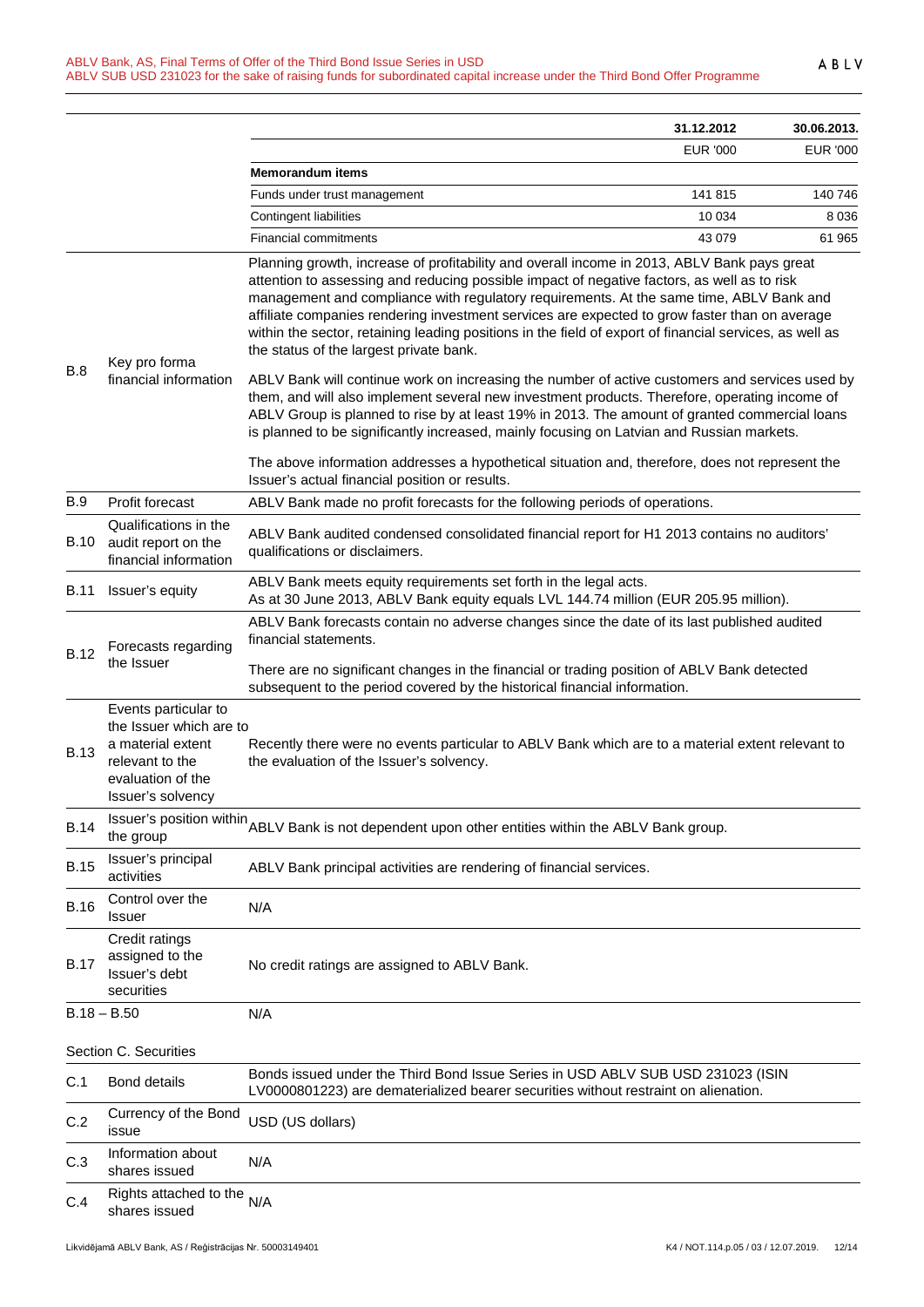| C.5         | Restrictions on the<br>free transferability of<br>the Bonds                 | The Bonds are freely transferrable securities that represent the Issuer's debt to the owners of the<br>Bonds without additional collateral. The Bonds are dematerialized bearer securities without<br>restraint on alienation - transferrable securities.                                                                                                                                         |  |
|-------------|-----------------------------------------------------------------------------|---------------------------------------------------------------------------------------------------------------------------------------------------------------------------------------------------------------------------------------------------------------------------------------------------------------------------------------------------------------------------------------------------|--|
| C.6         | Admission of the<br>issued shares to<br>trading on a regulated<br>market    | N/A                                                                                                                                                                                                                                                                                                                                                                                               |  |
| C.7         | Dividend policy                                                             | N/A                                                                                                                                                                                                                                                                                                                                                                                               |  |
|             |                                                                             | Division of the Bonds into categories<br>The Bonds are not supposed to be divided into categories. Pursuant to these Final Terms,<br>subordinated Bonds are supposed to be issued for the sake of subordinated capital increase.                                                                                                                                                                  |  |
| C.8,<br>C.9 | Rights attached to the .<br><b>Bonds</b>                                    | Limitations to the rights attached to the Bonds<br>The Bonds are freely transferrable securities without restraint on their alienation.                                                                                                                                                                                                                                                           |  |
|             |                                                                             | The Issuer draws the Investor's attention to the fact that where the objective of the Bond Issue<br>Series is raising of funds that the Issuer will use as subordinated capital, in case of the Issuer's<br>insolvency the Investor's claims to the Issuer arising out of the Bonds will be satisfied after claims<br>of all other creditors, but before satisfying claims of the shareholders.   |  |
|             |                                                                             | <b>Interest Rate</b><br>• from 23 October 2013 till 22 October 2019:<br>coupon rate: fixed, 4.25%, with coupon payment twice a year<br>from 23 October 2019 till 22 October 2023:<br>coupon rate: fixed, 6.25%, with coupon payment twice a year                                                                                                                                                  |  |
|             |                                                                             | The date from which interest becomes payable and the due dates for interest<br>The Interest Income shall be accrued starting from 23 October 2013. The Interest Income shall be<br>paid twice a year: on 23 October and 23 April, starting from 23 April 2014, ending on 23 October<br>2023.                                                                                                      |  |
|             |                                                                             | Bond maturity date and repayment procedures<br>The Investor shall receive the Bond Face Value as a lump-sum payment on 23 October 2023.                                                                                                                                                                                                                                                           |  |
|             |                                                                             | Bond yield<br>Fixed rate is applied to the Bonds, and therefore the yield does not change.                                                                                                                                                                                                                                                                                                        |  |
|             |                                                                             | Representatives of debt security holders<br>Holders of the debt securities may freely determine representatives for exercising the rights<br>attached to the Bonds.                                                                                                                                                                                                                               |  |
| C.10        | Interest payments<br>under securities<br>involving derivative<br>components | N/A                                                                                                                                                                                                                                                                                                                                                                                               |  |
|             | Admission of the<br>C.11 Bonds to the regulated<br>market                   | The Bonds are supposed to be admitted to the regulated market - the list of debt securities of<br>NASDAQ OMX Riga Stock Exchange.                                                                                                                                                                                                                                                                 |  |
|             | $C.12 - C.22$                                                               | N/A                                                                                                                                                                                                                                                                                                                                                                                               |  |
|             | Section D. Risks                                                            |                                                                                                                                                                                                                                                                                                                                                                                                   |  |
|             |                                                                             | In carrying out its operating activities, ABLV Bank is subject to various risks. Most significant risks<br>that may decrease the Issuer's ability to perform its obligations.                                                                                                                                                                                                                     |  |
|             |                                                                             | Credit risk<br>1.<br>Credit risk is exposure to potential losses in case of ABLV Bank counterparty or debtor being<br>unable to pay the contractual obligations to ABLV Bank.                                                                                                                                                                                                                     |  |
| D.1,<br>D.2 | Key information on the $2$ .<br>key risks                                   | Liquidity risk<br>Liquidity is ABLV Bank ability to maintain or ensure sufficient cash flow to meet the expected<br>(everyday) or sudden (critical) need for the same in order to provide financing for asset growth<br>or discharge the financial obligations in a due time. This means the ability to turn assets into<br>cash with minimal loss or ensure reasonably priced credit facilities. |  |
|             |                                                                             | Currency exchange rate fluctuation risk<br>3.<br>ABLV Bank is exposed to negative effects of fluctuations in the foreign currency exchange<br>rates on its financial position and cash flow.                                                                                                                                                                                                      |  |